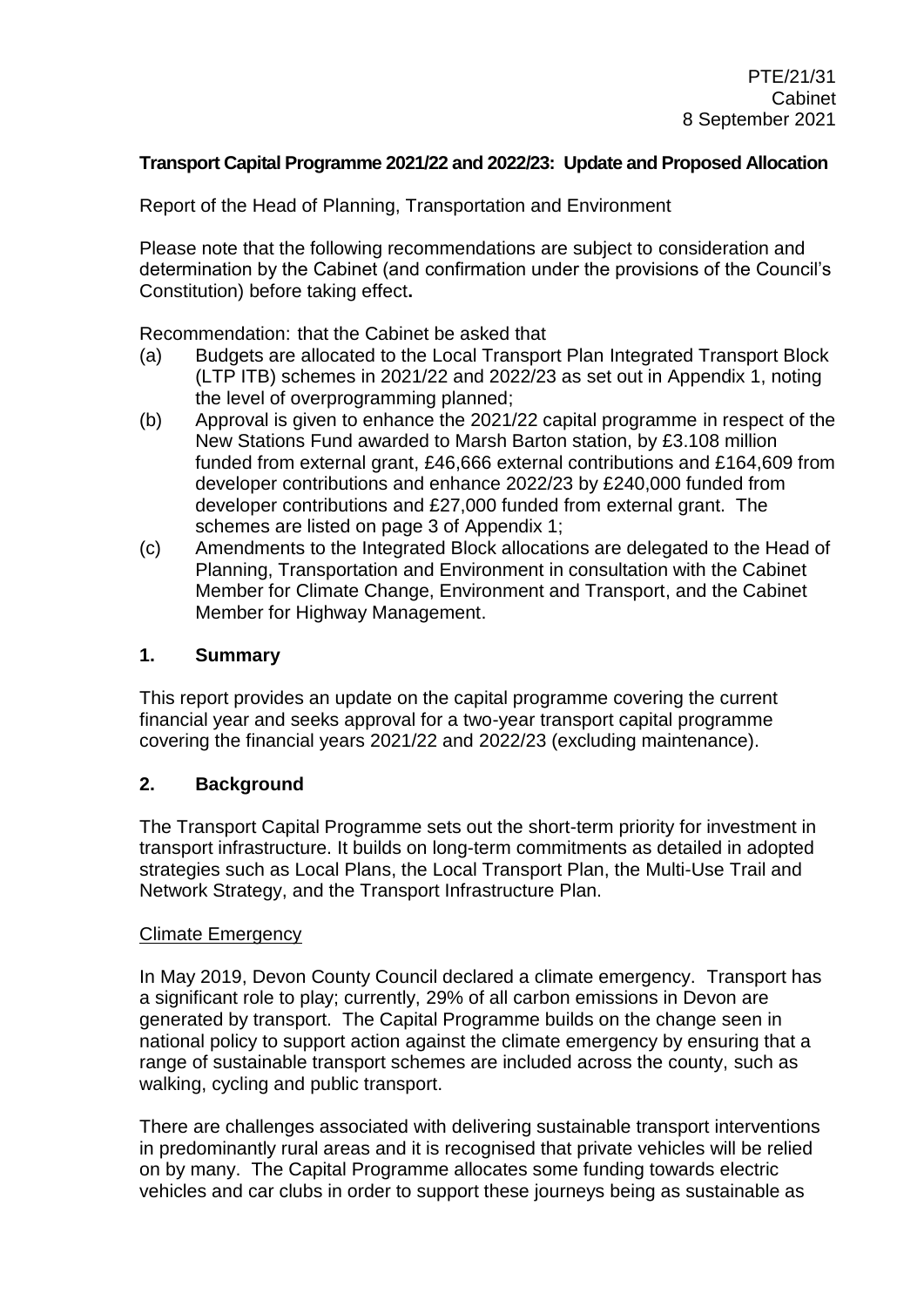possible. Furthermore, where highway schemes are necessary, these will be developed as multi-modal projects that provide benefits to a range of users.

#### Recent Developments

The previous proposed allocation for the Transport Capital Programme was taken to Cabinet in April 2020, covering the financial years of 2020/21 and 2021/22. However, since then there have been a number of significant developments that have changed the position of the transport capital programme.

The past year has been exceptional with the additional challenges and restrictions as a result of the pandemic. This has had impacts on the transport industry, affecting supply chains and resourcing. As a result, some cost increases and programme slippages have been observed. There remains some uncertainty as to the long-term effects of this on the industry as a whole. However, Devon have continued to progress the Transport Capital Programme and have shown an ability to deliver schemes despite the challenging circumstances.

In addition, as part of the pandemic national response, expected funding opportunities from central Government were reallocated. Whilst this impacted some long-term infrastructure funding sources, it also brought forward new opportunities for funding. Devon demonstrated adaptability in the changing circumstances to secure funding for transport schemes across the county.

Government policy has also evolved in the past 12 months, whilst still supporting housing delivery and economic growth there is a strong focus being put on addressing decarbonisation and the climate emergency. In particular, there has been a drive to raise the ambition for increasing active travel and bus usage in the interests of health, the environment and the economy. New national strategies, Bus Back Better, Gear Change and the Transport Decarbonisation Plan, provide clear guidance as to how transport systems should be evolving across the country. In order to access Government funding going forwards, authorities are expected to demonstrate how they are complying with the latest strategies.

#### Integrated Transport Block

The Integrated Transport Block (ITB) settlement from Government for 2021/22 is £3.628 million. Although not yet confirmed, it is anticipated that the ITB settlement for 2022/23 will be similar.

Some of the ITB funds are used to secure other external sources of grant funding needed to deliver the transport infrastructure priorities across the County. Any funding available from both the ITB and from developer contributions remains under significant pressure to both help develop schemes for bid opportunities and to help provide the necessary match funding for their delivery.

### Existing Government and Other Body Funding Schemes

Devon County Council has a strong track record of successfully levering in external funding sources, often through competitive bidding processes. This funding is vital in maximising the potential for delivery given the modest annual ITB funds and addressing the resultant significant funding gaps. Details of the extensive list of existing funding sources successfully secured are listed below: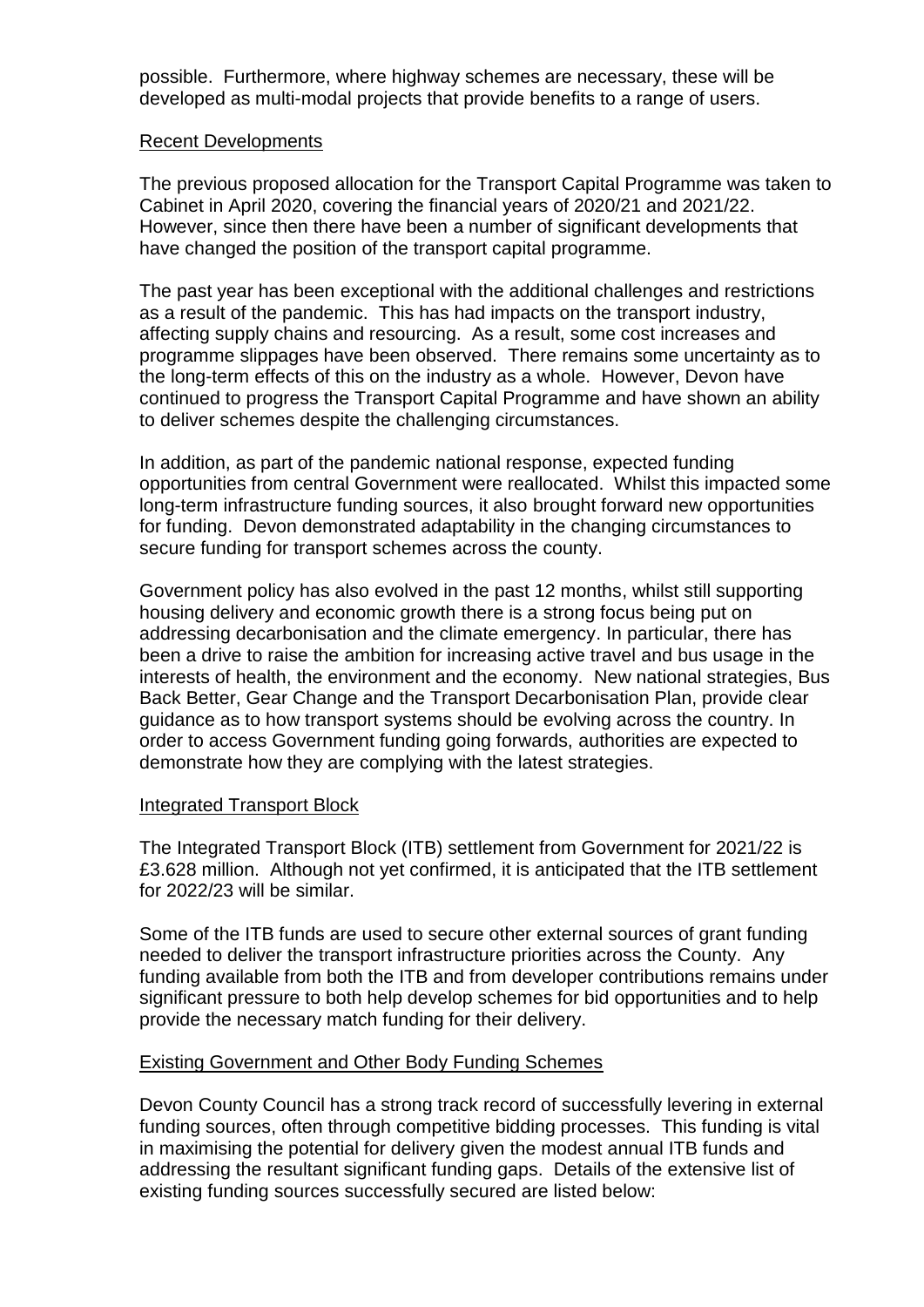| Fund                   | <b>Description</b>                                             | <b>Total</b> |
|------------------------|----------------------------------------------------------------|--------------|
| <b>Growth Deal</b>     | Administered by the Heart of the South West LEP.               | £7.2m        |
|                        | The A382-A383 Houghton Barton Link Road at                     |              |
|                        | Newton Abbot (£2.87 million) and Marsh Barton                  |              |
|                        | Rail Station (£4.37 million) commenced works in                |              |
|                        | 2021.                                                          |              |
| Large Local            | Department for Transport funds for exceptionally               | £60m         |
| Majors (LLM)           | large local schemes. North Devon Link Road                     |              |
| Fund                   | commenced works in February 2021.                              |              |
| Major Road             | Department for Transport funds for schemes on the              | £38m         |
| Network (MRN)          | Major Road Network that have been prioritised by               |              |
| Fund                   | Sub-National Transport Bodies. The A382                        |              |
|                        | Drumbridges to Newton Abbot recently had funding               |              |
|                        | announced.                                                     |              |
| Housing                | Grant funding secured towards the South West                   | £55m         |
| Infrastructure         | Exeter development.                                            |              |
| Fund (HIF)             | Work continues to support District Councils on their           | £25m         |
|                        | successful HIF schemes for Cullompton Eastern                  |              |
|                        | Relief Road, Tiverton Eastern Urban Extension                  |              |
|                        | Phase 2, Dawlish Urban Extension Link, and the                 |              |
|                        | A361 Landkey junction.                                         |              |
| <b>Safer Roads</b>     | Improvements on A3121 (South Hams) and A3123                   | £4m          |
| Fund                   | (North Devon). Construction due to start later in              |              |
|                        | 2021 on the A3123 and remaining elements of the                |              |
|                        | A3121.                                                         |              |
| Emergency              | Department for Transport funds released in 2020                | £1.047m      |
| <b>Active Travel</b>   | as part of the pandemic response. Temporary                    |              |
| Fund Tranche 1         | measures (revenue) and permanent measures                      |              |
| & 2                    | (capital) were successful in securing funds to                 |              |
|                        | support active travel in Devon.                                |              |
| <b>New Stations</b>    | Department for Transport confirmed Marsh Barton                | £3.1m        |
| Fund                   | Station would receive £3.1 million from the New                |              |
|                        | Stations Fund. Construction commenced in 2021.                 |              |
| <b>Future High</b>     | Ministry of Housing, Communities & Local Government funds      |              |
| <b>Streets Fund</b>    | District Councils to support transform underused town centres  |              |
|                        | in Newton Abbot and Barnstaple. Funding agreement to be        |              |
|                        | finalised with Teignbridge District Council for delivery of    |              |
|                        | transport elements. No transport elements are included in the  |              |
|                        | North Devon Council submission.                                |              |
| <b>Heritage Action</b> | Historic England funds to boost economic growth using the      |              |
| Zone                   | historic environment as a catalyst. Mid Devon District Council |              |
|                        | have been successful in securing funds for Cullompton; a       |              |
|                        | funding agreement is to be finalised.                          |              |
|                        | Total                                                          | £193.3m      |

# Emerging Government Funding Schemes

In order to continue delivering transport infrastructure, additional funding opportunities to enhance the capital programme will continue to be sought. Due to the competitive nature of many of the sources, the level of external funding, timing and eligible schemes is yet unknown. However, the proposed Transport Capital Programme gives an indication of the schemes to be prioritised, should suitable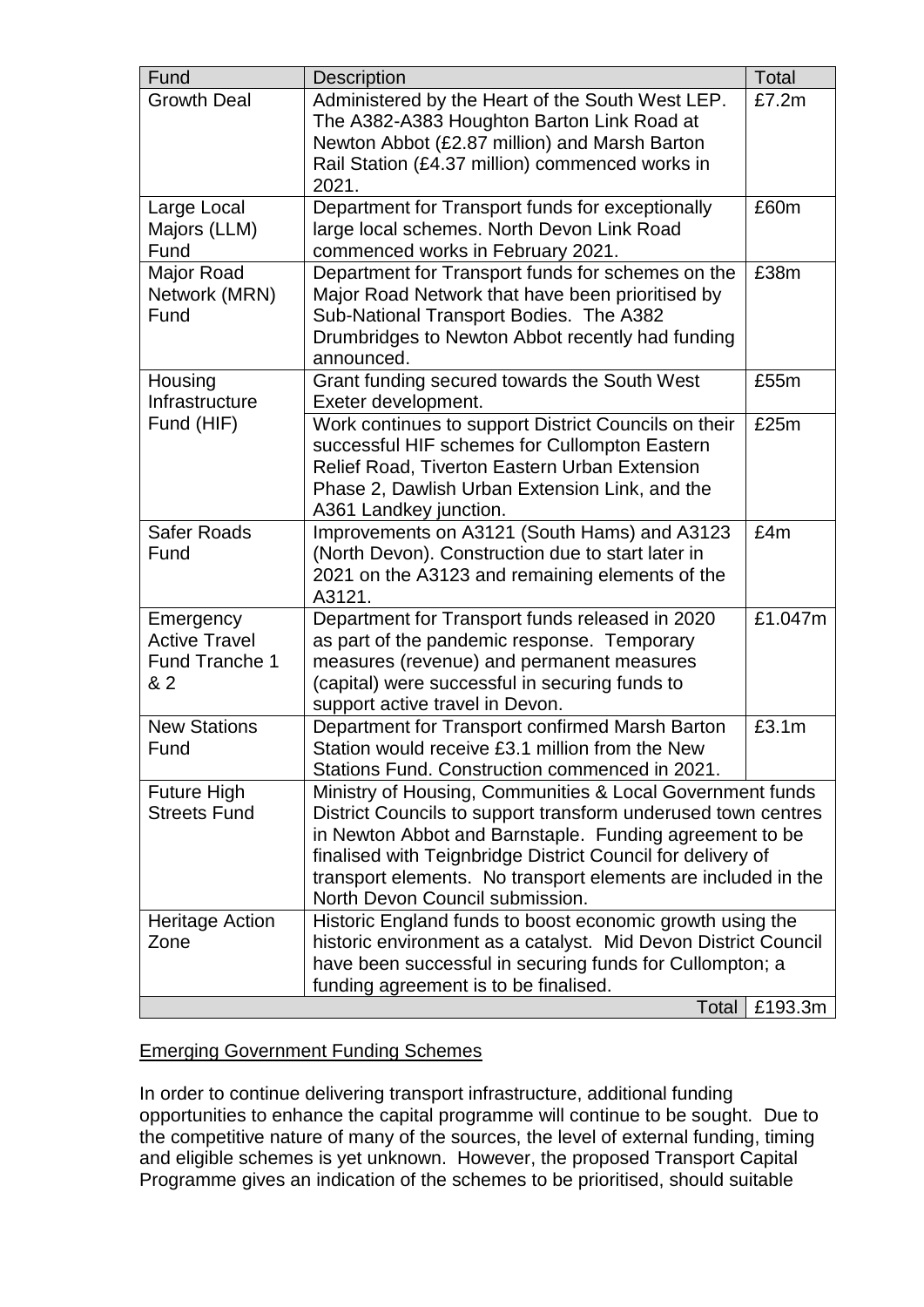funding opportunities be available and ITB allocations will provide a source of match funding.

The potential funding sources that may provide funds in 2021/22 and 2022/23 are as follows:

- Peninsula Transport Sub-National Transport Body: It is expected that Government will increasingly look to Sub-National Transport Bodies to submit prioritised strategic transport bids, such as the Major Road Network Fund in July 2019. The intention is to submit a Strategic Outline Business case for a major upgrade to the swing and lifting bridges over the river Exe on the A379 between Countess Wear and Matford Roundabouts. The bridges are becoming dilapidated, and this will result in lane closures unless action is taken in the coming years. The Strategic Outline Business Case will also include improvements to pedestrian and cycle infrastructure.
- Active Travel Fund: Local Authorities were invited to bid for funds to support ambitious cycling and walking schemes in August 2021. A bid was submitted by Devon County Council totalling an ask of £2.49 million. These schemes are part of the Exeter Transport Strategy cycle plans, the 'missing link' between Ilfracombe and Barnstaple on the Tarka Trail, and include in Newton Abbot an improved link to the rail station. Also planned is an expansion of Devon's shared e-bike network, crossing upgrades to provide safer routes to schools and green lane cycle improvements to improve access to the city from Exeter 'fringe' settlements. The package would encourage modal shift to cycling and walking for short journeys, resulting in carbon, air quality and congestion benefits. A decision is expected later this year.

| Area                   | Scheme                                 | <b>Description</b>                                                                                 | Total<br>Cost | <b>DfT Bid</b> |
|------------------------|----------------------------------------|----------------------------------------------------------------------------------------------------|---------------|----------------|
| Exeter                 | E9 (Magdalen<br>Road &<br>Dryden Road) | Convert temporary schemes<br>to permanent                                                          | £1.1m         | £0.64m         |
| <b>North</b><br>Devon  | Ilfracombe to<br><b>Barnstaple</b>     | Delivery of missing link on<br>the Tarka Trail                                                     | £1.125m       | £0.625m        |
| <b>Newton</b><br>Abbot | <b>Town Centre</b><br>to Rail Station  | Improve links between the<br>town centre and rail station,<br>plus quiet routes & modal<br>filters | £0.355m       | £0.305m        |
| Countywide             | E-bike network<br>expansion            | Expansion of e-bikes along<br><b>Exe Estuary and Coastal</b><br>towns                              | £0.207m       | £0.101m        |
| Exeter                 | <b>Rifford Road</b>                    | Bidirectional cycle path                                                                           | £0.850m       | £0.550m        |
| Countywide             | <b>Green Lanes</b>                     | Improved green lanes<br>connecting settlements to<br>wider active travel<br>opportunities          | £0.100m       | £0.06m         |
| <b>North</b>           | Crossing                               | Upgrading crossing at Pilton                                                                       | £0.200m       | £0.106m        |
| Devon                  | <b>Upgrades</b>                        | <b>Causeway and Chaloners</b><br>Road                                                              |               |                |
| Exeter                 | <b>Modal filters</b>                   | Modal filters in residential<br>areas                                                              | £0.15m        | £0.1m          |
|                        |                                        | Total                                                                                              | £4.087m       | £2.49m         |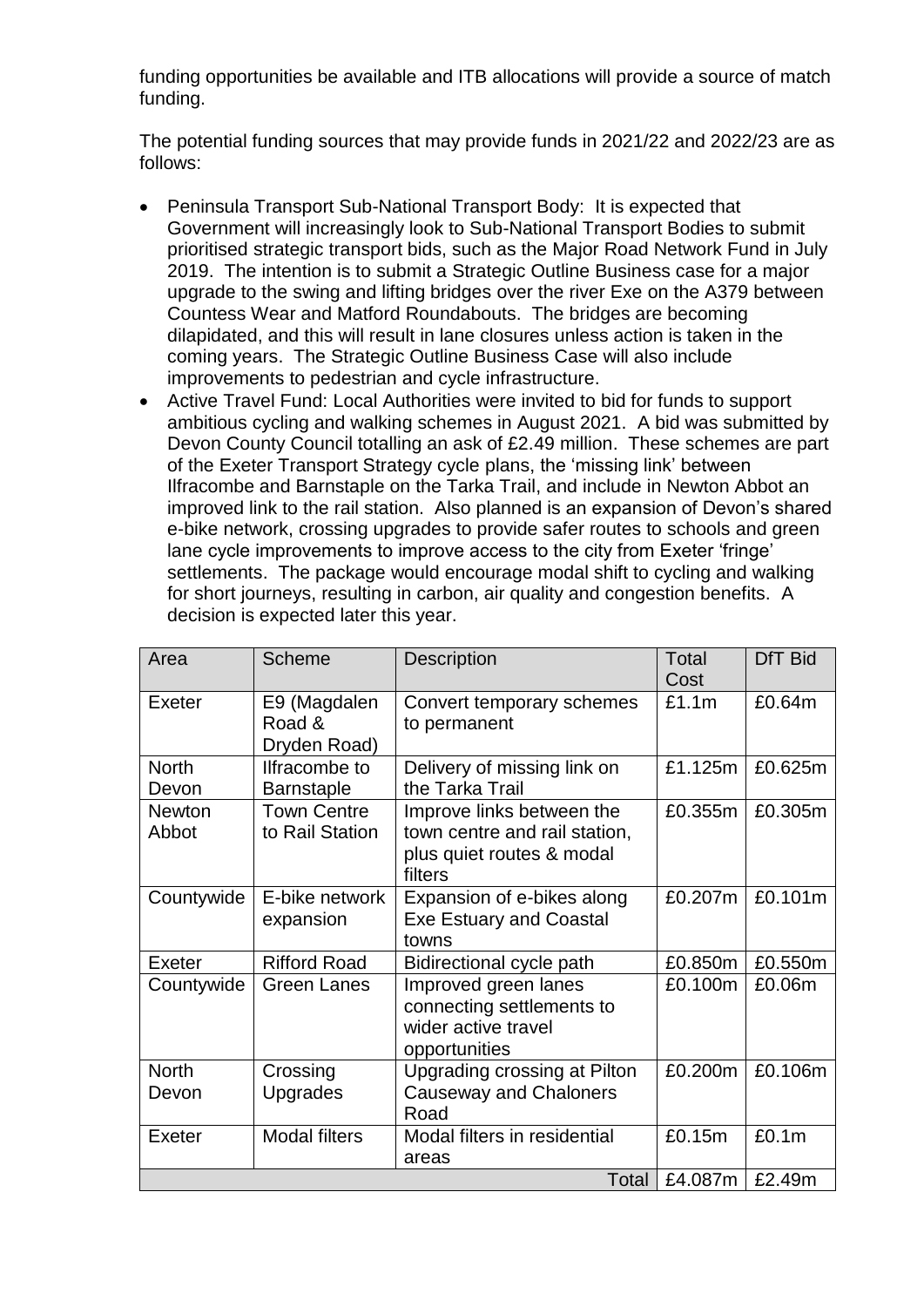- Levelling Up Fund: In June 2021, Cabinet gave approval for the submission of Levelling Up Fund bids incorporating a contribution of up to £5.7 million within a £92 million programme. Three bids (Okehampton, Cullompton and Exmouth) were submitted, with two (Teign Estuary Trail and Lee Mill) to be developed for the second tranche of funding.
- Plymouth and South Hams Freezone: The 2021 Budget announced Plymouth and South Devon as a candidate for 'freeport' status. The freeport bid was prepared by Plymouth City Council in partnership with South Hams District Council and Devon County Council. An Outline Business Case is being prepared for September 2021, if accepted by Government a Full Business Case will be submitted November 2021. DCC is inputting to the business case work and considering infrastructure requirements to deliver the Freeport proposal.

# **3. Proposal**

The proposed Transport Capital Programme is detailed in Appendix 1. It includes a range of schemes across the county covering different transport modes. During its development, consideration has been given to the cost, deliverability and availability of external match funding of individual schemes to ensure the programme represents value for money overall. The programme continues to support local strategies, such as Local Plans, the Local Transport Plan, the Transport Infrastructure Plan and the Cycling and Multi-Use Trail Strategy, as well as being cognisant of new national strategies such as the Transport Decarbonisation Plan, Bus Back Better and Gear Change.

The County Council has been able to demonstrate a strong track record of working with partners to secure significant levels of external funding from a range of different grant opportunities. It is expected that additional external funding will need to be added to the transport capital programme over the period 2021/22 – 2022/23. In addition to the confirmed and anticipated grant funding sources outlined below, it is anticipated that there may be further opportunities to enhance the transport capital budget over the period 2021/22 – 2022/23.

The programme contains an extensive, ambitious and diverse range of schemes. The scale of which could result in resourcing implications. Should this be the case, those schemes that best reflect Devon County Council's strategic priorities, including addressing the climate emergency and supporting economic growth, will be the focus for funding opportunities and resource allocations.

# **4. Options/Alternatives**

### Continue with current approved programme

The 'do nothing' alternative to the proposed allocation would be to continue with the programme as approved in April 2020. However, since then, there have been a number of significant changes both in terms of policy and funding opportunities that have disrupted the programme. Therefore, approval of an updated programme would ensure the capital programme allocations reflect the most recent strategic priorities.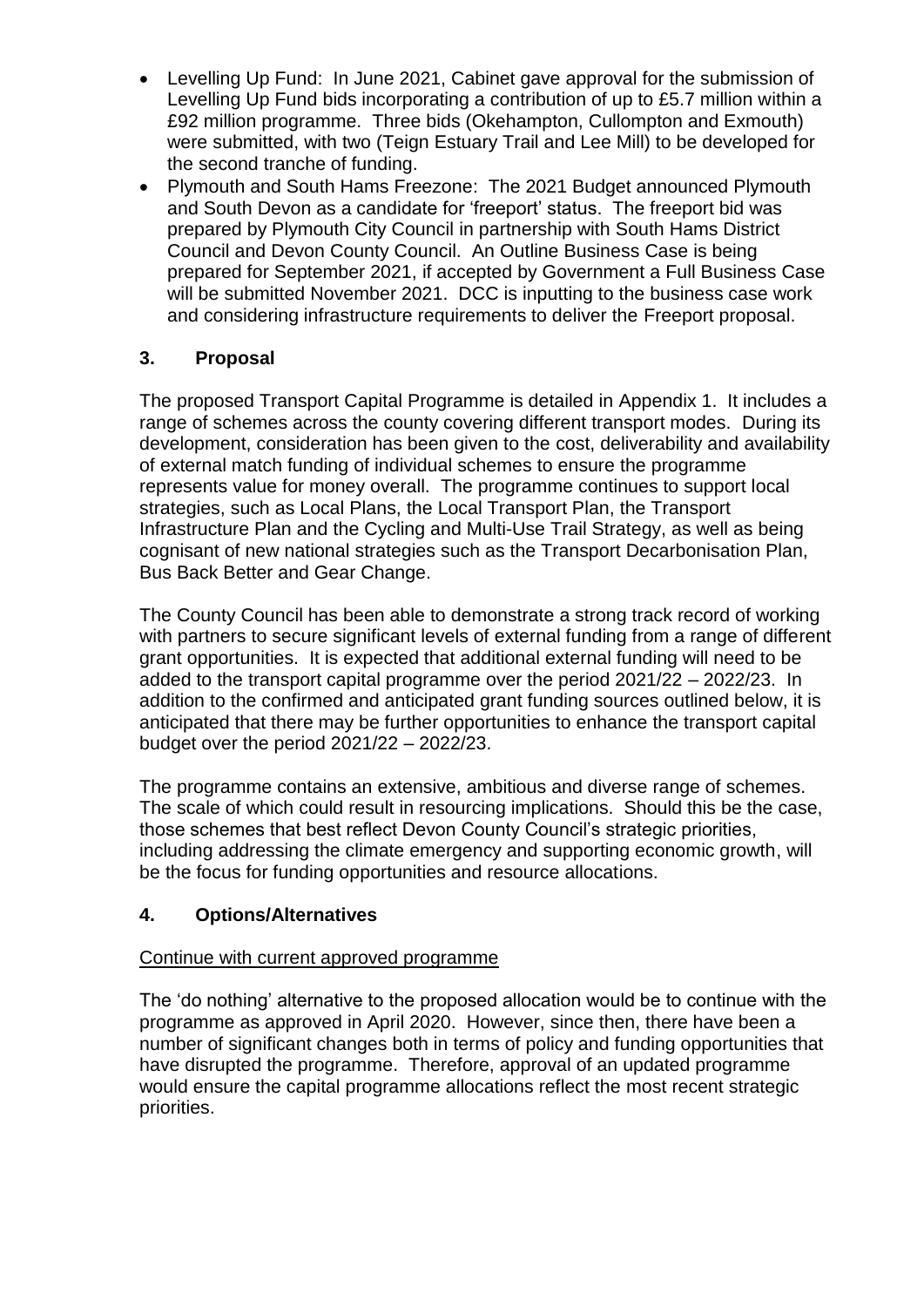### Alternative programme allocations

Funding could either be reallocated across the programme or rediverted to other schemes. However, the proposed programme has been developed taking into account the availability of funding sources and reflecting the priorities identified in established strategies including the Devon and Torbay Local Transport Plan, Local Plans, Transport Infrastructure Plan and Cycling and Multi-Use Trail Network Strategy. The programme seeks to achieve the greatest balance of economic, environmental and societal benefits to the communities and businesses in Devon.

# **5. Consultations/Representations**

In addition to the consultations undertaken for the Local Plans and Local Transport Plan, consultation for individual schemes will be considered as part of the approval process through Highways and Traffic Orders Committees (HATOCs) and Cabinet where appropriate.

# **6. Financial Considerations**

LTP ITB grant budget of £7.223 million for 2021/22 has been allocated. The allocations total £8.282 million, an overprogramming of £1.059 million. The 2022/23 LTP ITB budget has been assumed at £3.628 million (per 2021/22), plus £1 million carried forward from 2020/21, which totals £4.628 million. The allocations total £5.54 million, which results in overprogramming of £0.912 million. However, historically a number of schemes tend to slip during the year, therefore an overspend is not anticipated. In addition, a number of external funding sources could potentially be secured during the programme, relieving the LTP ITB requirement for some schemes. Spend will be monitored throughout the year and if an overspend were to materialise, this will be the first call on the following year's LTP budget.

The LTP is supplemented by funding from other external sources, such as developer contributions and specific grants. The total proposed programme totals £120.205 million across financial years 2021/22 and 2022/23. This includes funding of £104.529 million from external sources including grants and developer contributions.

Devon County Council funding is £3.826 million, which is already included in the approved capital programme.

It is anticipated that additional external funding may need to be incorporated into the programme later in the financial year, subject to determination of external funding bids.

# **7. Legal Considerations**

There are no specific legal considerations. Where relevant these are considered in reports on individual schemes.

# **8. Environmental Impact Considerations (Including Climate Change)**

An Environmental Impact Assessment was carried out for the overall strategy contained in the Devon and Torbay Local Transport Plan 2011-2026. The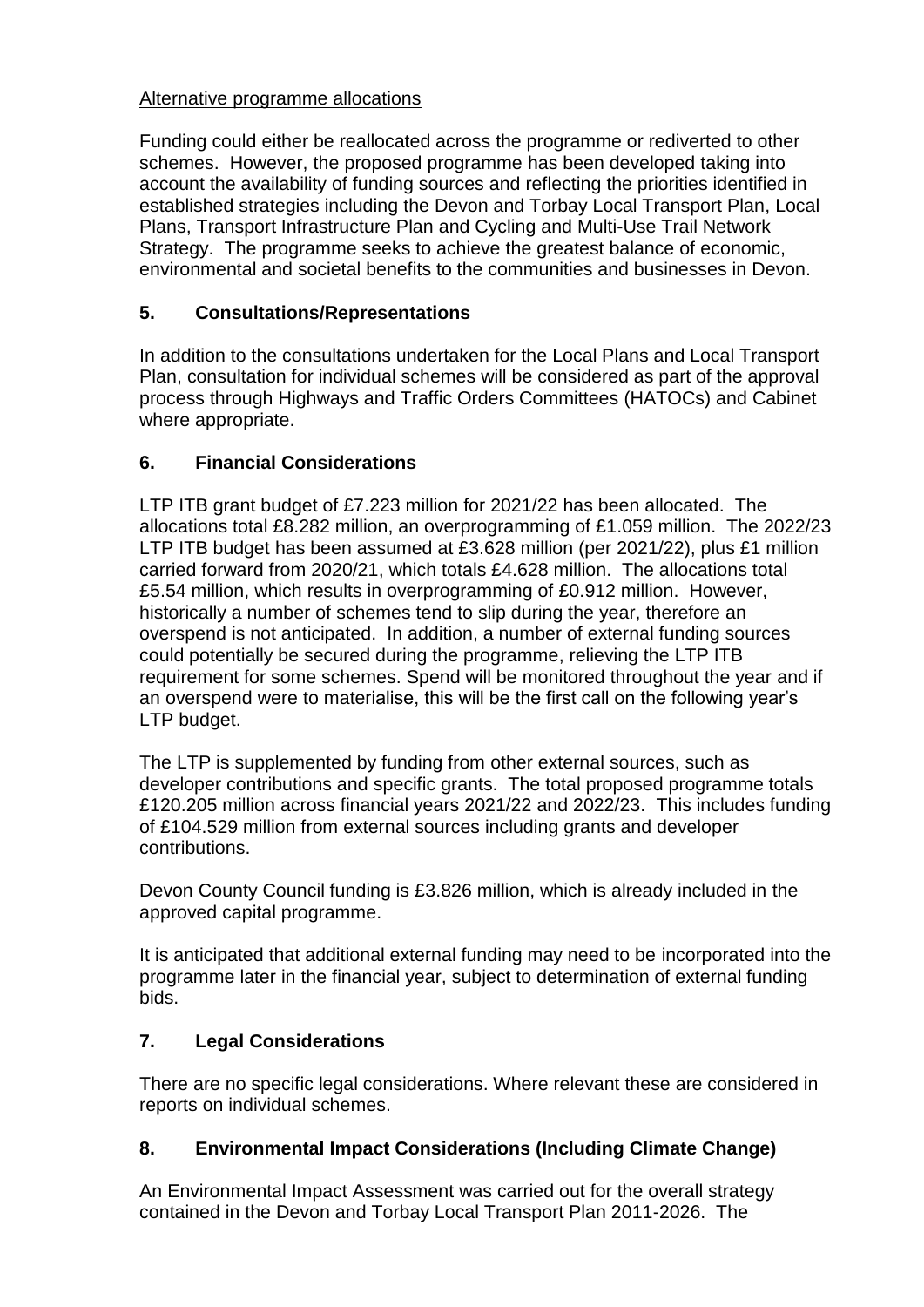environmental impacts of individual schemes are detailed in Cabinet or Highways and Traffic Orders Committee (HATOC) reports where relevant.

Transport has an important role to play in tackling the climate emergency, and schemes are developed with this in mind. The programme aspires to align with the Department for Transport's recently published Transport Decarbonisation Plan and the interim Devon Carbon Plan, providing a Devon transport system with a range of sustainable travel options. This includes tackling areas with poor air quality, alleviating congestion, promoting public transport and encouraging modal shift for short journeys by providing a high-quality active travel network. The County continues to deliver infrastructure to support transition to electric vehicles and car clubs to make private car usage as environmentally efficient as possible.

# **9. Equality Considerations**

Where relevant to the decision, the Equality Act 2010 Public Sector Equality Duty requires decision makers to give due regard to the need to:

- eliminate discrimination, harassment, victimisation and any other prohibited conduct;
- advance equality by encouraging participation, removing disadvantage, taking account of disabilities and meeting people's needs; and
- foster good relations between people by tackling prejudice and promoting understanding

taking account of age, disability, race/ethnicity (includes Gypsies and Travellers), gender and gender identity, religion and belief, sexual orientation, pregnant women/new and breastfeeding mothers, marriage/civil partnership status in coming to a decision, a decision maker may also consider other relevant factors such as caring responsibilities, rural isolation or socio-economic disadvantage.

This may be achieved, for example, through completing a full Equality Impact Needs Assessment/Impact Assessment or other form of options/project management appraisal that achieves the same objective.

Detailed individual Impact Assessments are carried out on schemes where required and included with Cabinet and HATOC reports.

# **10. Risk Management Considerations**

This programme has been assessed and all necessary safeguards or action have been taken to safeguard the Council's position. The overall programme includes a degree of over programming to allow for slippage.

Individual schemes will consider specific risks in relevant Cabinet and HATOC reports.

# **11. Public Health Impact**

The programme includes considerable investment in providing infrastructure to support new housing, sustainable travel, supporting an increase in physical activity and a decrease in carbon emissions and greenhouse gases. An allowance in the programme has also been made for schemes addressing Air Quality Management Areas and road safety where the public health benefit will be greatest.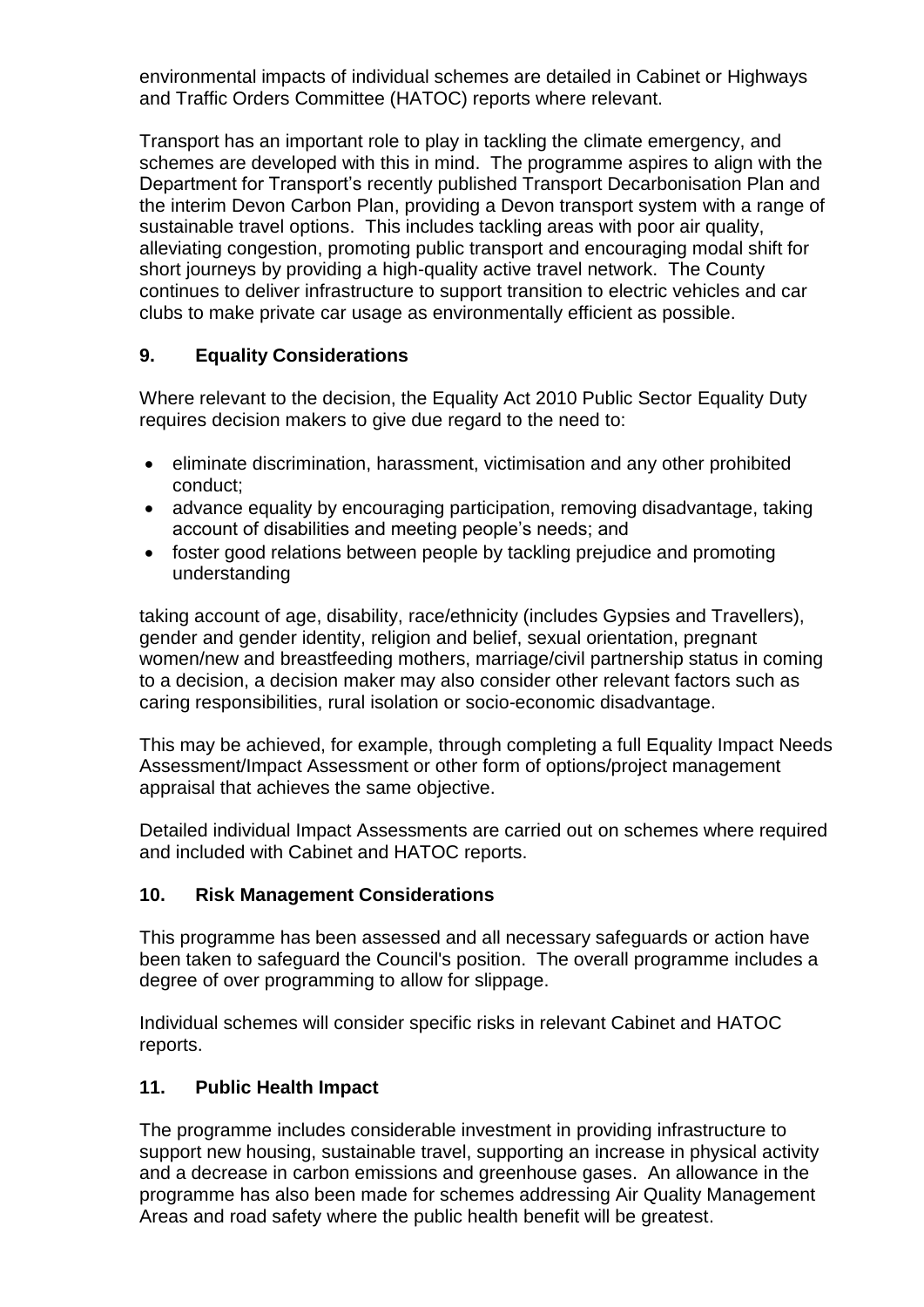Individual schemes will consider specific public health impacts in relevant Cabinet and HATOC reports.

### **12. Conclusion**

The proposed transport capital programme balances the availability of funding sources with local and national policy to give a clear focus for the 2021/22 and 2022/23 financial years. The proposed programme is extensive and ambitious which comes with its own challenges. The programme takes advantage of utilising external funding sources where possible to deliver impactful change to the transport system, taking into account environmental, economic and societal needs.

Dave Black Head of Planning, Transportation and Environment

Electoral Divisions: All

Cabinet Member for Climate Change, Environment and Transport: Councillor Andrea Davis

Cabinet Member for Highway Management: Councillor Stuart Hughes

### **Local Government Act 1972: List of Background Papers**

Contact for Enquiries: Hannah Clark Tel No: 01392 383000 Room: Matford Offices, County Hall, Exeter, EX2 4QD

Background Paper Date File Reference Nil

Transport Capital Programme 2021 22 and 2022 23: Update and Proposed Allocation – Final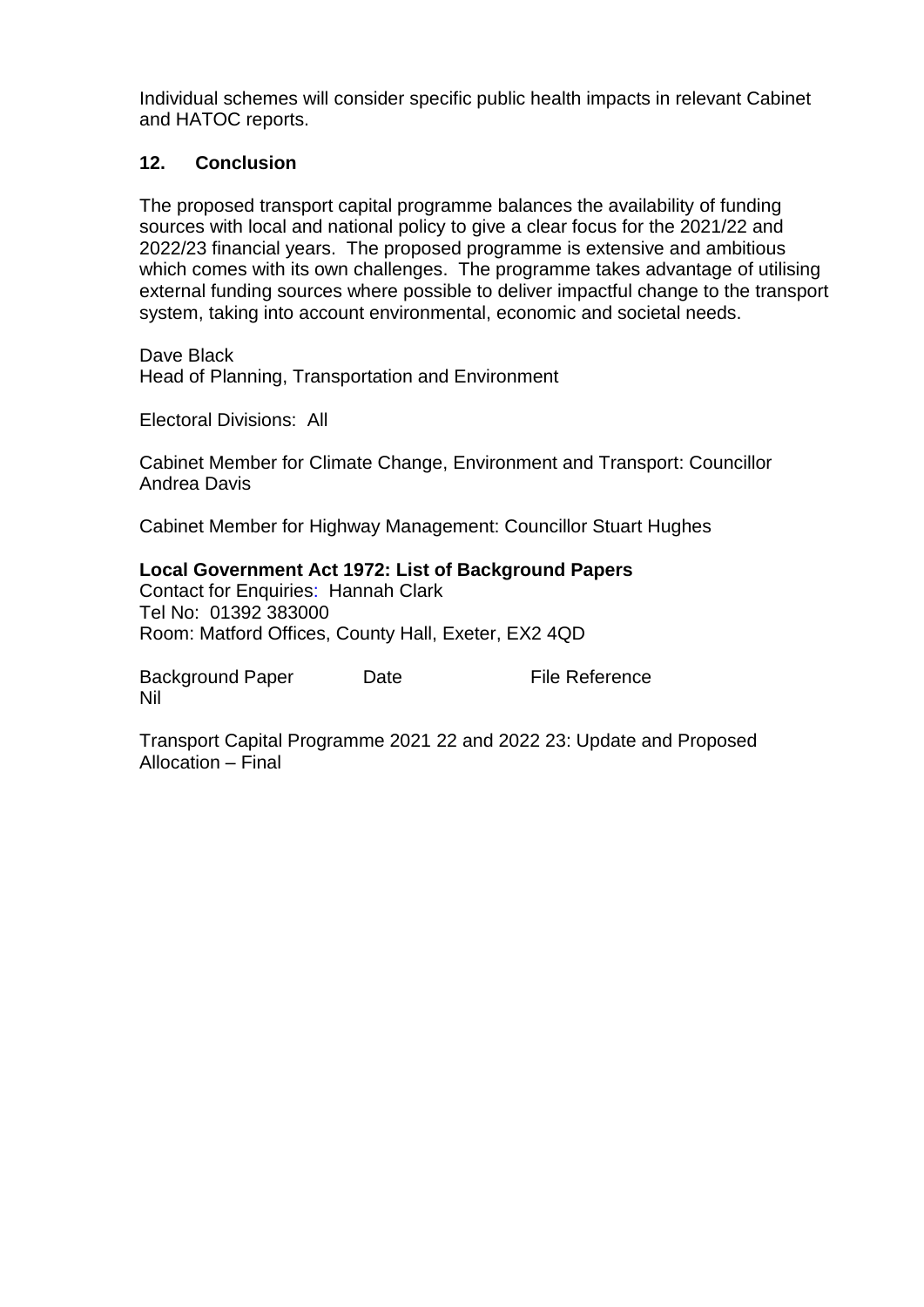# **Appendix 1 to PTE/21/31**

| <b>Countywide &amp; Major</b>                                          | Total £,000 | 2021/22 £,000  | 2022/23 £,000 |
|------------------------------------------------------------------------|-------------|----------------|---------------|
| <b>Active Travel</b>                                                   |             |                |               |
| Larkbear - Seven Brethren Barnstaple Pedestrian Cycle<br><b>Bridge</b> | 21          | 6              | 15            |
| <b>Sherford Pedestrian Cycle Bridge</b>                                | 5           | $\blacksquare$ | 5             |
| <b>Public Transport</b>                                                |             |                |               |
| Devon Metro - Marsh Barton Rail Station                                | 11,863      | 9,613          | 2,250         |
| Devon Metro - Bere Alston to Tavistock Railway                         | 100         | 100            |               |
| <b>Countywide Bus Waiting Facilities</b>                               | 200         | 100            | 100           |
| <b>Countywide Bus Real Time Information Systems</b>                    | 50          |                | 50            |
| <b>Countywide Bus Contactless Payment Systems</b>                      | 100         | 50             | 50            |
| <b>Road Safety</b>                                                     |             |                |               |
| <b>CSR Cluster Sites</b>                                               | 245         | 45             | 200           |
| <b>CSR Routes</b>                                                      | 40          |                | 40            |
| <b>CSR Safer Roads Fund A3121</b>                                      | 1,129       | 1,129          |               |
| <b>CSR Safer Roads Fund A3123</b>                                      | 2,022       | 2,022          |               |
| <b>Multi-Modal Highway Improvements</b>                                |             |                |               |
| A382-A383 Houghton Barton Link Road                                    | 5,732       | 5,732          |               |
| South West Exeter Housing Infrastructure Fund (HIF)                    | 31,680      | 11,480         | 20,200        |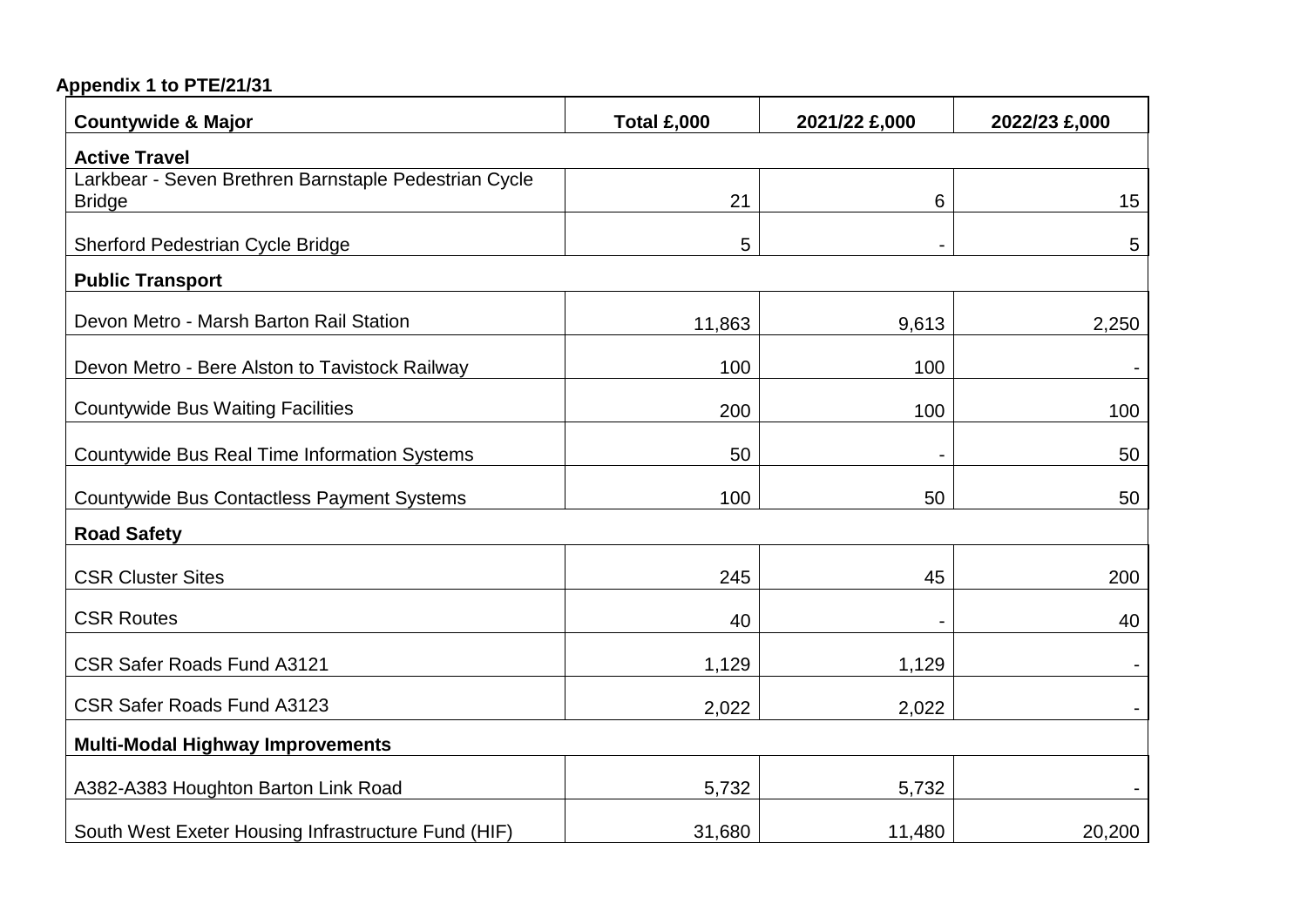| <b>Countywide &amp; Major</b><br>Multi-Modal Highway Improvements continued | Total £,000 | 2021/22 £,000 | 2022/23 £,000 |
|-----------------------------------------------------------------------------|-------------|---------------|---------------|
| A361 NDLR North Devon Link Road Improvements                                | 46,228      | 21,743        | 24,485        |
| South Devon Highway                                                         | 5,004       | 3,500         | 1,504         |
| A382 Widening Newton Abbot Phase 1                                          | 485         | 485           |               |
| A382 Widening Newton Abbot Phase 2                                          | 2,957       | 2,121         | 836           |
| Dinan Way Extension Exmouth                                                 | 216         | 159           | 57            |
| Lee Mill, Ivybridge A38 Sliproad                                            | 330         | 280           | 50            |
| <b>Cullompton Town Centre Relief Road</b>                                   | 319         | 319           |               |
| <b>Tiverton EUE</b>                                                         | 13          | 8             | 5             |
| <b>Bridge Road</b>                                                          | 840         | 340           | 500           |
| Miscellaneous Works (eg electrification and car clubs)                      |             |               |               |
| Car clubs - Exeter, Barnstaple and Newton Abbot                             | 90          | 45            | 45            |
| <b>Electric Vehicles</b>                                                    | 40          | 20            | 20            |
| Minor schemes and post scheme costs                                         | 36          | 31            | 5             |
| <b>Total</b>                                                                | 109,745     | 59,328        | 50,417        |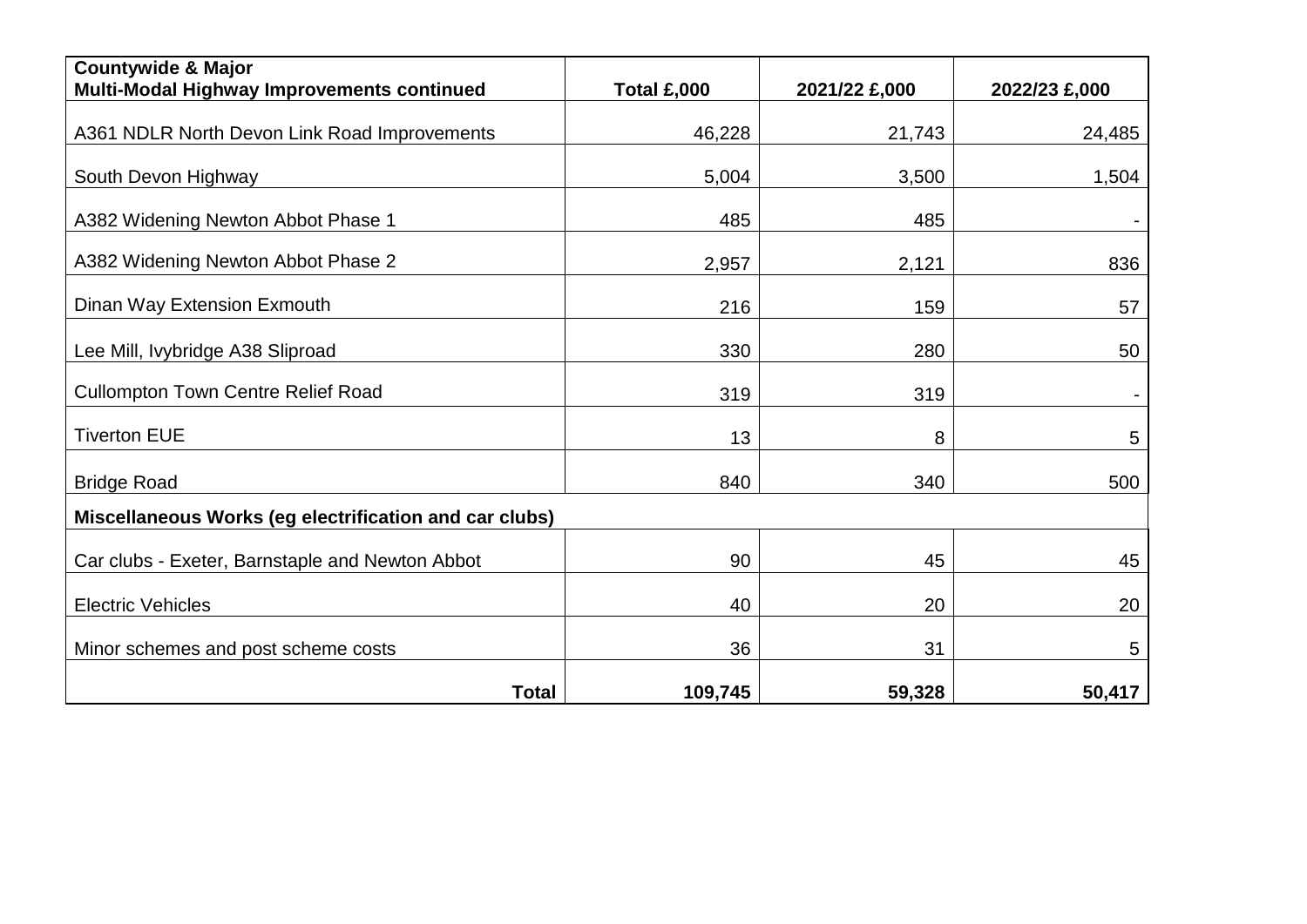| <b>Exeter &amp; East Devon Growth Point</b>     | Total £,000 | 2021/22 £,000 | 2022/23 £,000 |  |
|-------------------------------------------------|-------------|---------------|---------------|--|
| <b>Active Travel</b>                            |             |               |               |  |
| <b>Exeter Strategic Cycle Routes</b>            | 1,367       | 1,147         | 220           |  |
| <b>Pinn Lane Footway Scheme</b>                 | 118         | 118           |               |  |
| B3174 London Road footway/cycleway enhancements | 182         | 182           |               |  |
| Magdalen Road Access measures                   | 272         | 212           | 60            |  |
| Key W&C Routes - Exeter Cycle Parking           | 55          | 30            | 25            |  |
| Bartholomew Street West, Exeter - One Way       | 26          | 26            |               |  |
| <b>Exeter to Cranbrook Cycle Route</b>          | 83          | 83            |               |  |
| Countess Wear - Rydon Lane Crossing             | 11          | 11            |               |  |
| <b>Clyst Valley Multiuse Trail</b>              | 60          | 20            | 40            |  |
| A3052 Hill Barton / Crealy Improvements         | 10          |               | 10            |  |
| Ringswell Avenue / Ribston Avenue Footway       | 32          | 32            |               |  |
| Queen Street, Exeter                            | 375         | 75            | 300           |  |
| <b>Public Transport</b>                         |             |               |               |  |
| Pinhoe Rail Station Car Park Interchange        | 250         | 250           |               |  |
| <b>Exeter Bus Priority Measures</b>             | 75          | 25            | 50            |  |
| Newcourt Way, Exeter Bus Facilities             | 27          | 27            |               |  |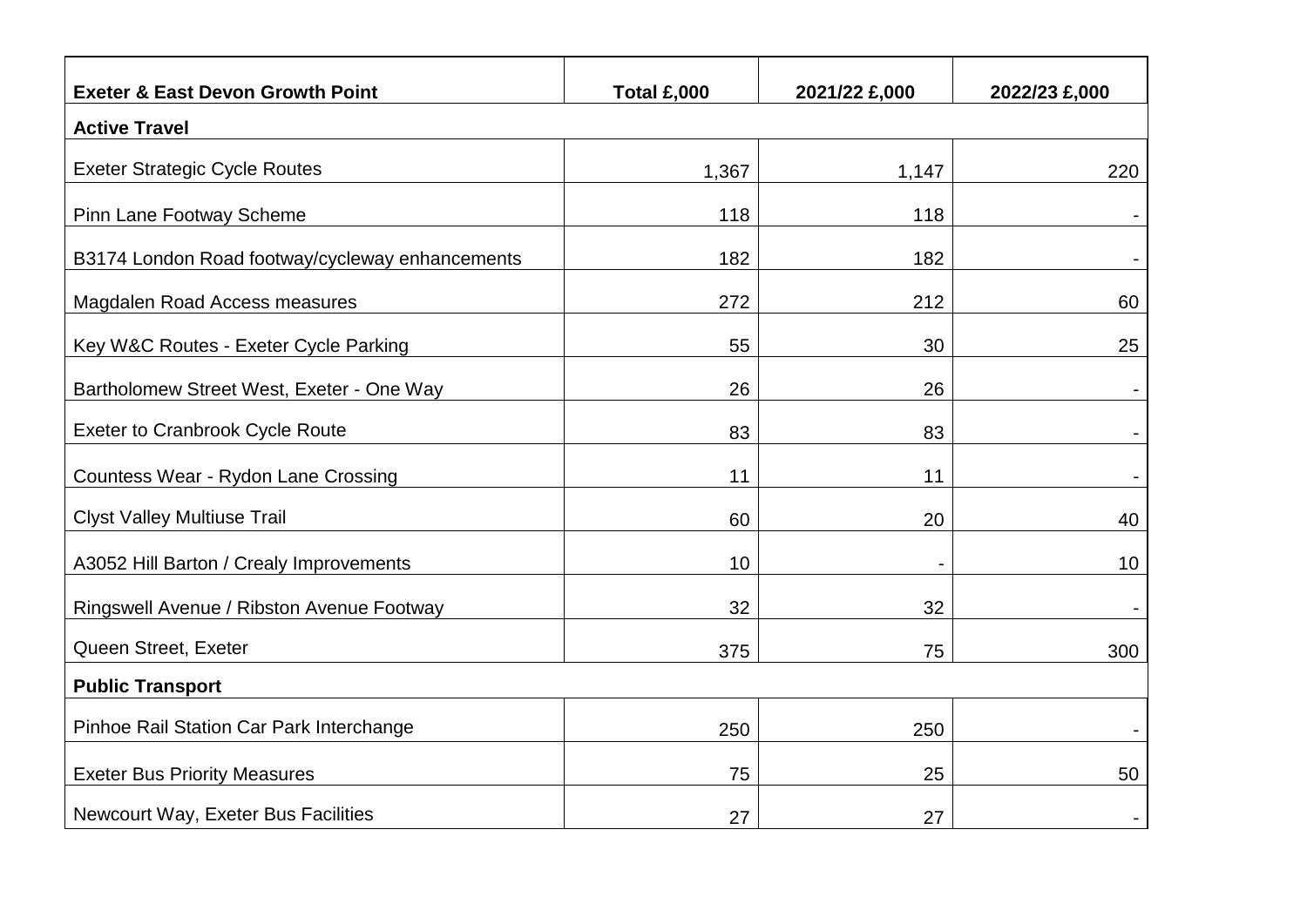| <b>Exeter &amp; East Devon Growth Point Public Transport</b><br>continued | Total £,000 | 2021/22 £,000 | 2022/23 £,000 |
|---------------------------------------------------------------------------|-------------|---------------|---------------|
|                                                                           |             |               |               |
| <b>Exeter Bus Station Information Boards</b>                              | 150         | 150           |               |
| <b>Multi-Modal Highway Improvements</b>                                   |             |               |               |
| Long Lane Enhancement                                                     | 2,913       | 2,352         | 561           |
| <b>Exeter Moor Lane Roundabout</b>                                        | 44          | 44            |               |
| B3184 Airport Access Road Widening                                        | 10          | 10            |               |
| Clyst Road to Topsham Road                                                | 5           | 5             |               |
| <b>Heavitree Road Improvements</b>                                        | 15          | -             | 15            |
| Miscellaneous Works (eg electrification and car clubs)                    |             |               |               |
| Exeter Science Park, Park and Change                                      | 49          | 49            |               |
| <b>Clapperbrook Lane Improvements</b>                                     | 50          |               | 50            |
| Pinhoe Access Strategy measures                                           | 175         | 50            | 125           |
| E-Bikes                                                                   | 140         | 90            | 50            |
| Minor schemes and post scheme costs                                       | 87          | 86            |               |
| <b>Total</b>                                                              | 6,581       | 5,074         | 1,507         |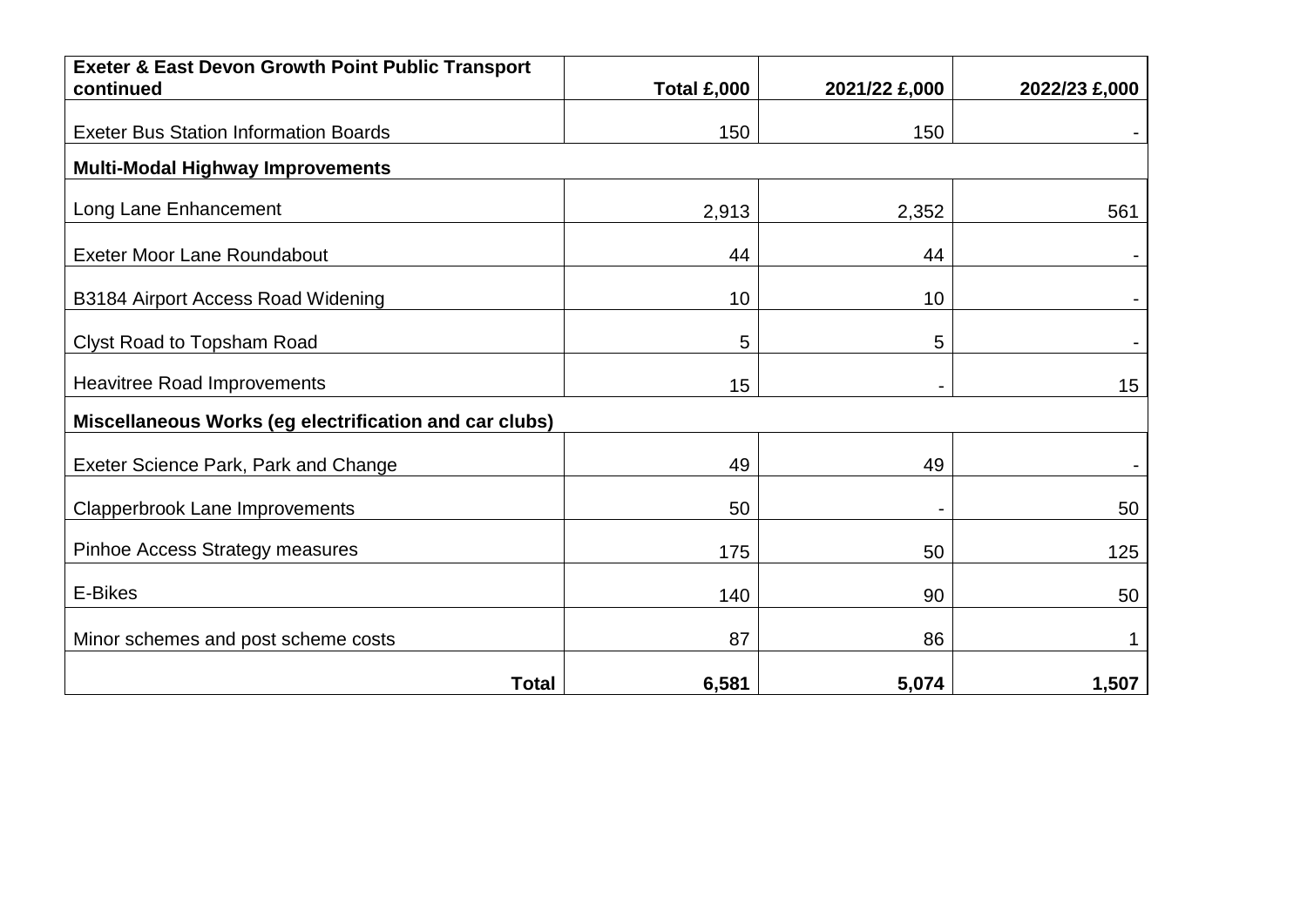| <b>Market &amp; Coastal Towns</b>                                          | Total £,000 | 2021/22 £,000 | 2022/23 £,000 |  |
|----------------------------------------------------------------------------|-------------|---------------|---------------|--|
| <b>Active Travel</b>                                                       |             |               |               |  |
| Seaton to Colyford Multiuse Trail                                          | 710         | 660           | 50            |  |
| <b>Tarka Multiuse Trail</b>                                                | 440         | 290           | 150           |  |
| <b>Teign Estuary Multiuse Trail</b>                                        | 303         | 163           | 140           |  |
| Ruby Way Multiuse Trail                                                    | 90          | 65            | 25            |  |
| Pegasus Way Bridleway\Multiuse Trail                                       | 69          | 30            | 39            |  |
| <b>Exe Estuary Multiuse Trail</b>                                          | 310         | 310           |               |  |
| <b>Drakes Multiuse Trail</b>                                               | 39          | 14            | 25            |  |
| Newton Abbot East/West Cycle Route                                         | 284         | 284           |               |  |
| Ogwell to Newton Abbot Cycle Route                                         | 172         | 42            | 130           |  |
| Sidbury to Sidford Walking & Cycle Route                                   | 63          | 13            | 50            |  |
| NCN28 Newton Abbot to Kingskerswell Cycle Route                            | 18          | 8             | 10            |  |
| Barnstaple, Old Torrington Road Pedestrian Cycle Route                     | 133         | 133           |               |  |
| Cycle Parking Facilities for Market Towns, Schools and<br><b>Employers</b> | 147         | 97            | 50            |  |
| Pedestrian Crossings (Barnstaple, Crediton, Bovey<br>Tracey and Tiverton)  | 278         | 278           |               |  |
| Newton Abbot Future High Street Fund                                       | 247         | 47            | 200           |  |
| <b>Meeth Quarry to River Torridge</b>                                      | 40          | 40            |               |  |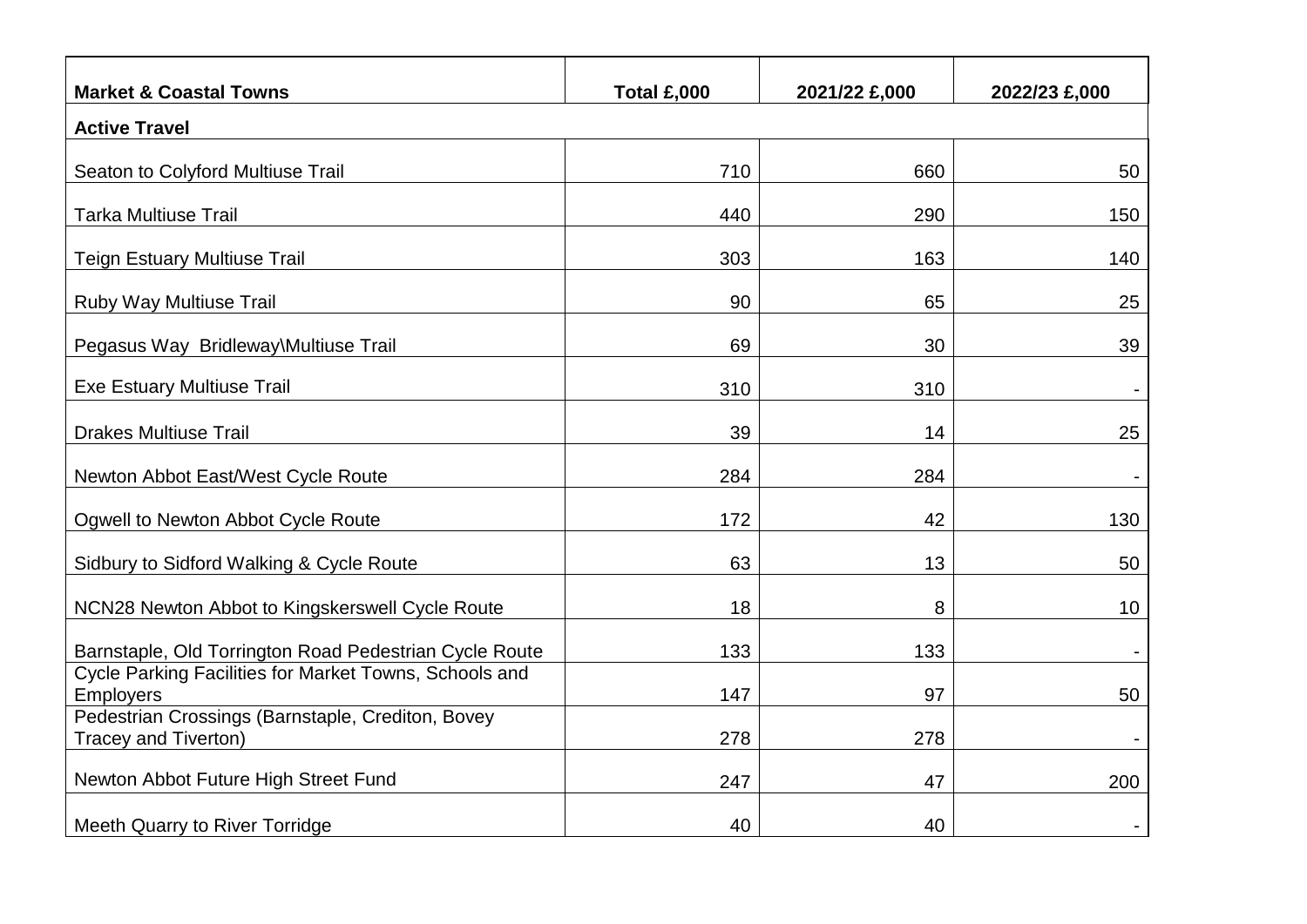| <b>Market &amp; Coastal Towns Active Travel continued</b> | Total £,000 | 2021/22 £,000            | 2022/23 £,000 |
|-----------------------------------------------------------|-------------|--------------------------|---------------|
| B3213 Exeter Road, Ivybridge Shared Use Path              |             |                          |               |
| Stover Way and Wray Valley Trail                          | 140         | 100                      | 40            |
| <b>Mines Road Streetlighting</b>                          | 25          | 25                       |               |
| Heart of Teignbridge LCWIP Interventions                  | 100         | $\overline{\phantom{a}}$ | 100           |
| Taw Pedestrian Cycle Bridge                               | 112         | $\overline{2}$           | 110           |
| Old Barnstaple Road Streetlighting                        | 10          |                          | 10            |
| A39 North Road Cycleway                                   | 30          |                          | 30            |
| <b>Chaloners Road Crossing</b>                            | 63          | 50                       | 13            |
| <b>Clovelly Road Footway</b>                              | 20          |                          | 20            |
| <b>Public Transport</b>                                   |             |                          |               |
| Newton Abbot Rail Station Pedestrian Bridge               | 61          | 56                       | 5             |
| <b>West Devon Transport Hub</b>                           | 133         | 133                      |               |
| <b>Road Safety</b>                                        |             |                          |               |
| Countywide Newton Abbot 20mph Pilot Project               | 90          | 40                       | 50            |
| <b>School Safety Schemes</b>                              | 417         | 217                      | 200           |
| A361 Tarka Holiday Park                                   | 38          | 19                       | 19            |
| Kingskerswell 20mph Zone                                  | 61          | 61                       |               |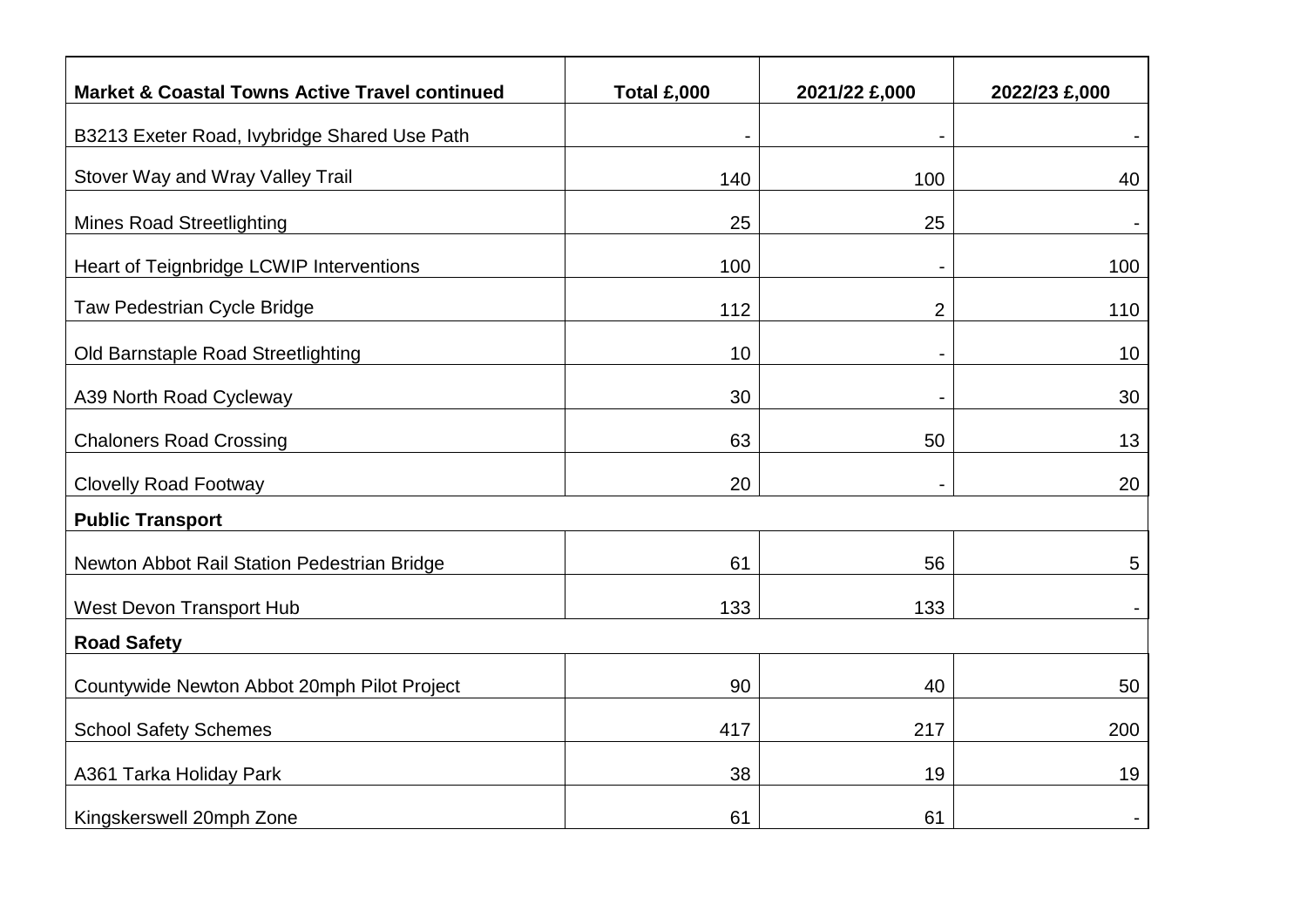| <b>Market and Coastal Towns Road Safety continued</b>  |       |                |       |
|--------------------------------------------------------|-------|----------------|-------|
| Crogg Lane, Uplyme Footway Improvements                | 60    |                | 60    |
| <b>Shorelands Roundabout</b>                           | 30    | 30             |       |
| <b>Multi-Modal Highway Improvements</b>                |       |                |       |
| Western Road, Ivybridge, Air Quality Improvements      | 207   | 207            |       |
| Slapton Line Minor Road Network Improvements           | 109   | 9              | 100   |
| <b>Liverton Business Park Entrance</b>                 | 100   | 100            |       |
| Ermington Road, Ivybridge Widening                     | 53    | 53             |       |
| Lyme Road, Axminster                                   | 50    | $\blacksquare$ | 50    |
| Larkbear Access                                        | 20    |                | 20    |
| <b>Okehampton Rail Reopening Station Road Works</b>    | 30    | 30             |       |
| Cedars Roundabout, Barnstaple                          | 25    | 25             |       |
| Miscellaneous Works (eg electrification and car clubs) |       |                |       |
| Other air quality improvement measures in AQMA's       | 159   | 109            | 50    |
| <b>Starcross Access Package</b>                        | 70    | 25             | 45    |
| Minor schemes and post scheme costs                    | 295   | 290            | 5     |
| <b>Total</b>                                           | 5,851 | 4,055          | 1,796 |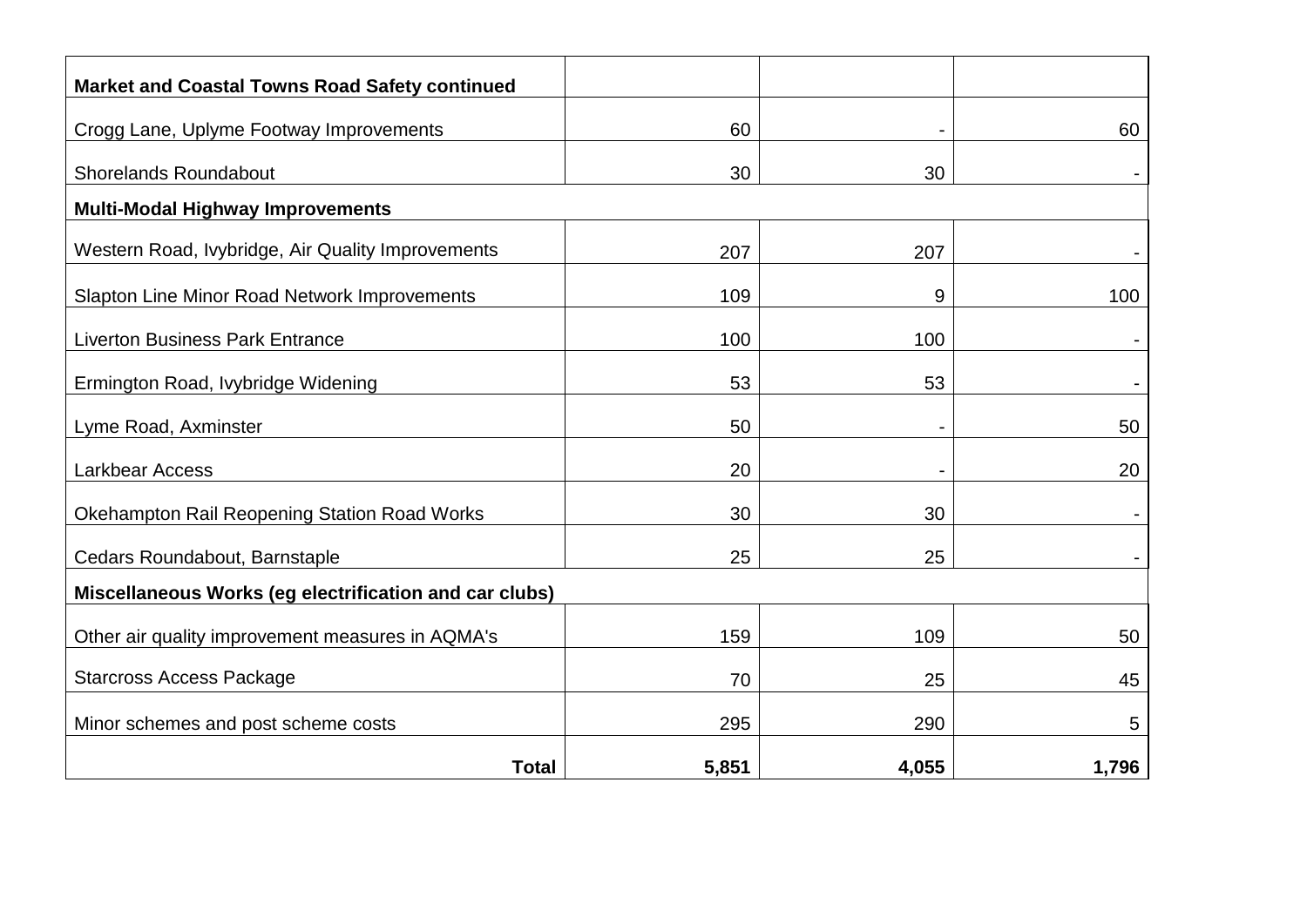| <b>Programme Summary</b>           | Total £,000 | 2021/22 £,000 | 2022/23 £,000 |
|------------------------------------|-------------|---------------|---------------|
| Countywide & Major                 | 109,745     | 59,328        | 50,417        |
|                                    |             |               |               |
| Exeter and East Devon Growth Point | 6,581       | 5,074         | 1,507         |
| <b>Market and Coastal Towns</b>    | 5,851       | 4,055         | 1,796         |
| Overprogrammed                     | (1,971)     | $-1,059$      | $-912$        |
| <b>Total</b>                       | 120,205     | 67,397        | 52,808        |

| <b>Funded by</b>                   | <b>Total £,000</b> | 2021/22 £,000 | 2022/23 £,000 |
|------------------------------------|--------------------|---------------|---------------|
| <b>Integrated Block</b>            | 11,851             | 7,223         | 4,628         |
| Developer & External Contributions | 15,287             | 13,946        | 1,341         |
| Grant                              | 89,242             | 43,307        | 45,935        |
| <b>DCC Resources</b>               | 3,826              | 2,922         | 904           |
| <b>Total</b>                       | 120,205            | 67,397        | 52,808        |
| <b>Budget</b>                      | 115,369            | 64,078        | 51,291        |